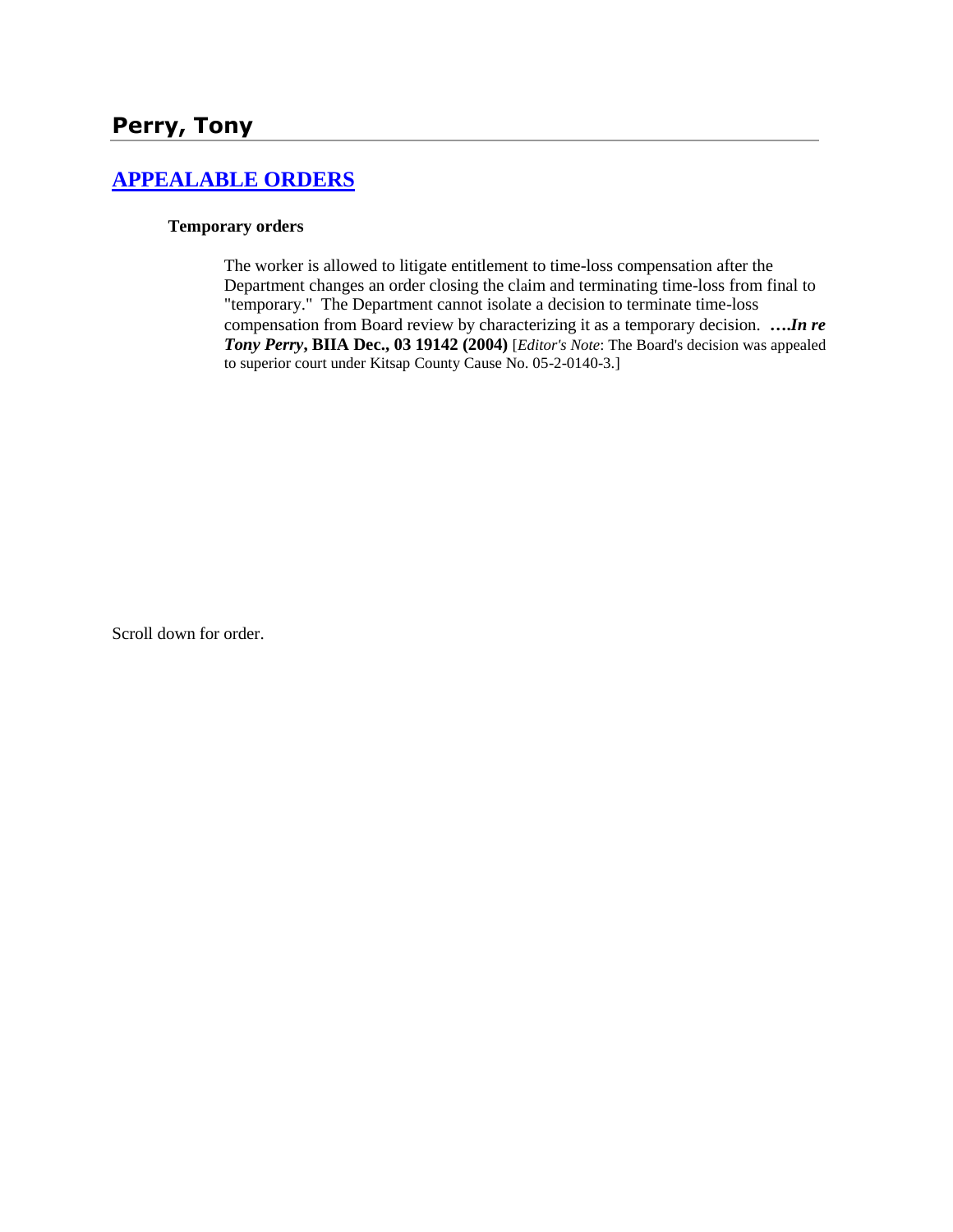# **BEFORE THE BOARD OF INDUSTRIAL INSURANCE APPEALS STATE OF WASHINGTON**

**)**

**) )**

**IN RE: TONY T. PERRY ) DOCKET NO. 03 19142**

# **CLAIM NO. Y-392626 )**

**ORDER VACATING PROPOSED DECISION AND ORDER AND REMANDING THE APPEAL FOR FURTHER PROCEEDINGS**

# APPEARANCES:

Claimant, Tony T. Perry, by Casey & Casey, P.S., per Gerald L. Casey and Carol L. Casey

Employer, Peninsula Services, Inc., by Integrated Claims Management

Department of Labor and Industries, by The Office of the Attorney General, per Helen B. Fraychineaud, Assistant

The claimant, Tony T. Perry, filed an appeal with the Board of Industrial Insurance Appeals on September 9, 2003, from an order of the Department of Labor and Industries dated August 29, 2003. In this order, the Department changed its prior orders dated May 27, 2003 and May 30, 2003 from final to temporary, and ordered the claim to remain open for medical treatment and benefits as appropriate. The appeal is **REMANDED FOR FURTHER PROCEEDINGS**.

# **DECISION**

Pursuant to RCW 51.52.104 and RCW 51.52.106, this matter is before the Board for review and decision on a timely Petition for Review filed by the claimant to a Proposed Decision and Order issued on April 28, 2004, in which the industrial appeals judge affirmed the order of the Department dated August 29, 2003.

The claimant submitted a motion for summary judgment and the Department submitted a motion for partial summary judgment. Our industrial appeals judge granted the Department's motion, and found no issues of material fact. We disagree with the proposed decision, and conclude that this appeal should not be decided by summary judgment. We conclude that Mr. Perry can reach the issue of his right to time loss compensation. The Proposed Decision and Order is vacated, and the appeal is returned to our hearings judge with direction to provide the parties a hearing on the issue of entitlement to time loss compensation after May 15, 2003.

To understand the posture of this appeal, the following history is necessary. The Department issued an order on May 27, 2003, in which it terminated time loss compensation with

1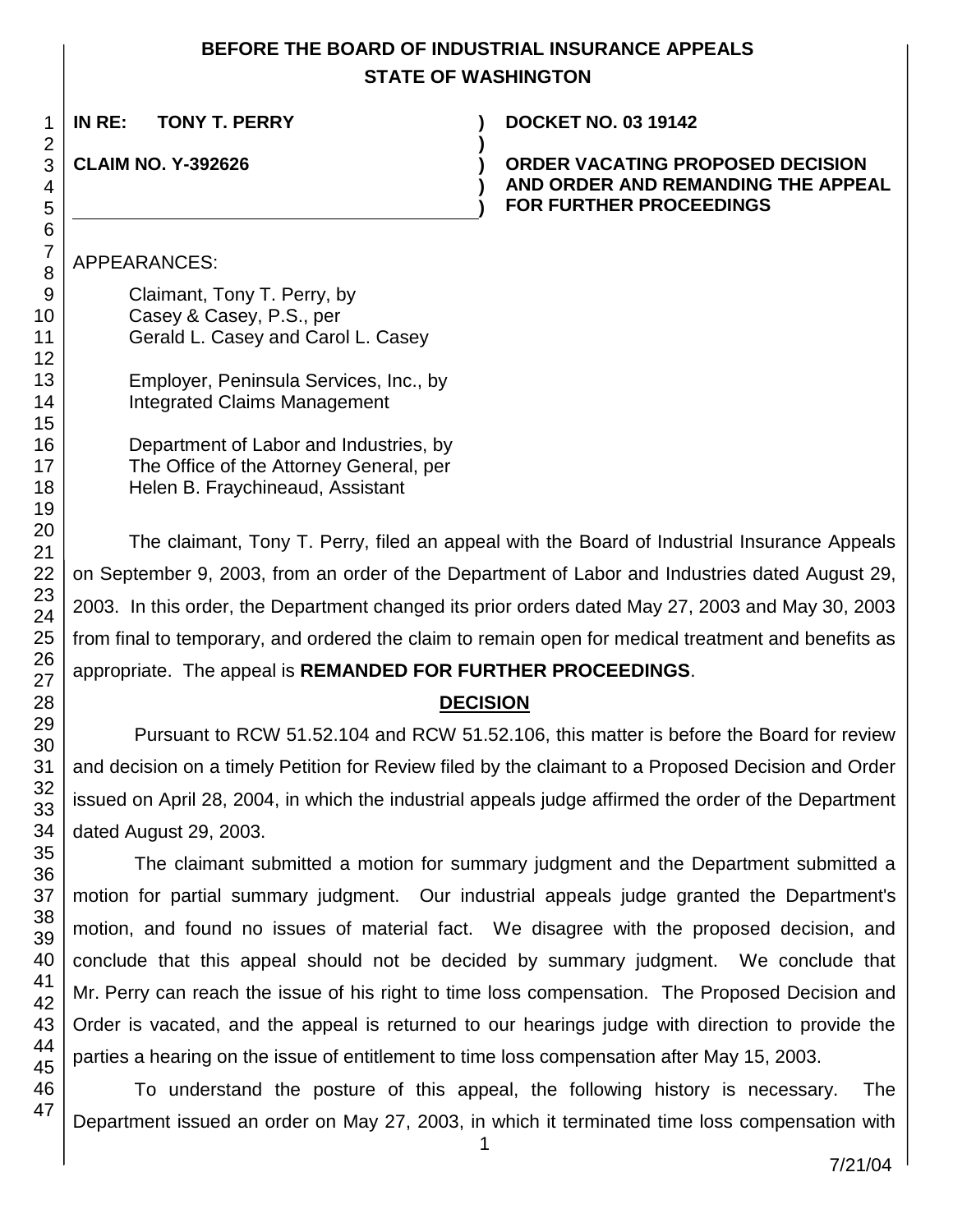payment for the period of May 13, 2003 through May 15, 2003. A deduction was taken for an overpayment and the claim was kept open. On May 30, 2003, the Department issued an order in which it closed the claim with time loss as paid through May 15, 2003. On June 9, 2003, the claimant appealed the May 30, 2003 claim closure order to the Board. Likewise, on June 13, 2003, the claimant protested to the Department from the orders of May 27, 2003 and May 30, 2003. In accord with *In re Santos* Alonzo, BIIA Dec., 56,833 (1981), the Board denied the claimant's June 9, 2003 appeal because of the protests to the Department. On July 24, 2003, the Department issued an order in which it affirmed both the May 27, 2003 order terminating time loss and the May 30, 2003 order closing the claim.

On August 4, 2003, the claimant appealed to the Board from the July 24, 2003 order. On August 28, 2003, the Department reassumed jurisdiction of the claim in response to the claimant's appeal to the Board. On August 29, 2003, the Department issued an order in which it stated that it had changed the orders of May 27, 2003 and May 30, 2003, from final to temporary orders, and ordered the claim to remain open for authorized medical treatment and benefits. On September 5, 2003, the Board returned the claimant's appeal from the July 24, 2003 order to the Department. On September 9, 2003, the claimant appealed to the Board from the August 29, 2003 order. It is from that appeal that both parties seek summary judgment.

The claimant argues that the Department should not be allowed to isolate from review the issue of entitlement to time loss compensation by calling its prior determinative order "temporary." Under these circumstances we agree. We have previously held in *In re Louise Favaloro*, BIIA Dec., 90 5892 (1990), that the Department cannot insulate a decision **to terminate time loss compensation** from Board review by simply characterizing it as "interlocutory." That is precisely what the Department has attempted to accomplish in the August 29, 2003 order when it 'modified' the order of May 27, 2003 by labeling it "temporary" instead of final. We must assume that the Department was seeking to avoid piecemeal litigation when it issued the order of August 29, 2003. The Department took action on the appeal from the May 30, 2003 claim closure order, but sought to delay the decision about the termination of time loss benefits by calling it temporary. However, the Department cannot prevent the claimant from having the Board review the termination of time loss by calling the determination "temporary," even if the Department couples the action with the determination to keep the claim open. By calling "temporary" the determination to terminate time loss, the Department is effectively maintaining the termination of benefits and yet preventing review of that specific action, in spite of the claimant's effort to have the decision reviewed by the Board.